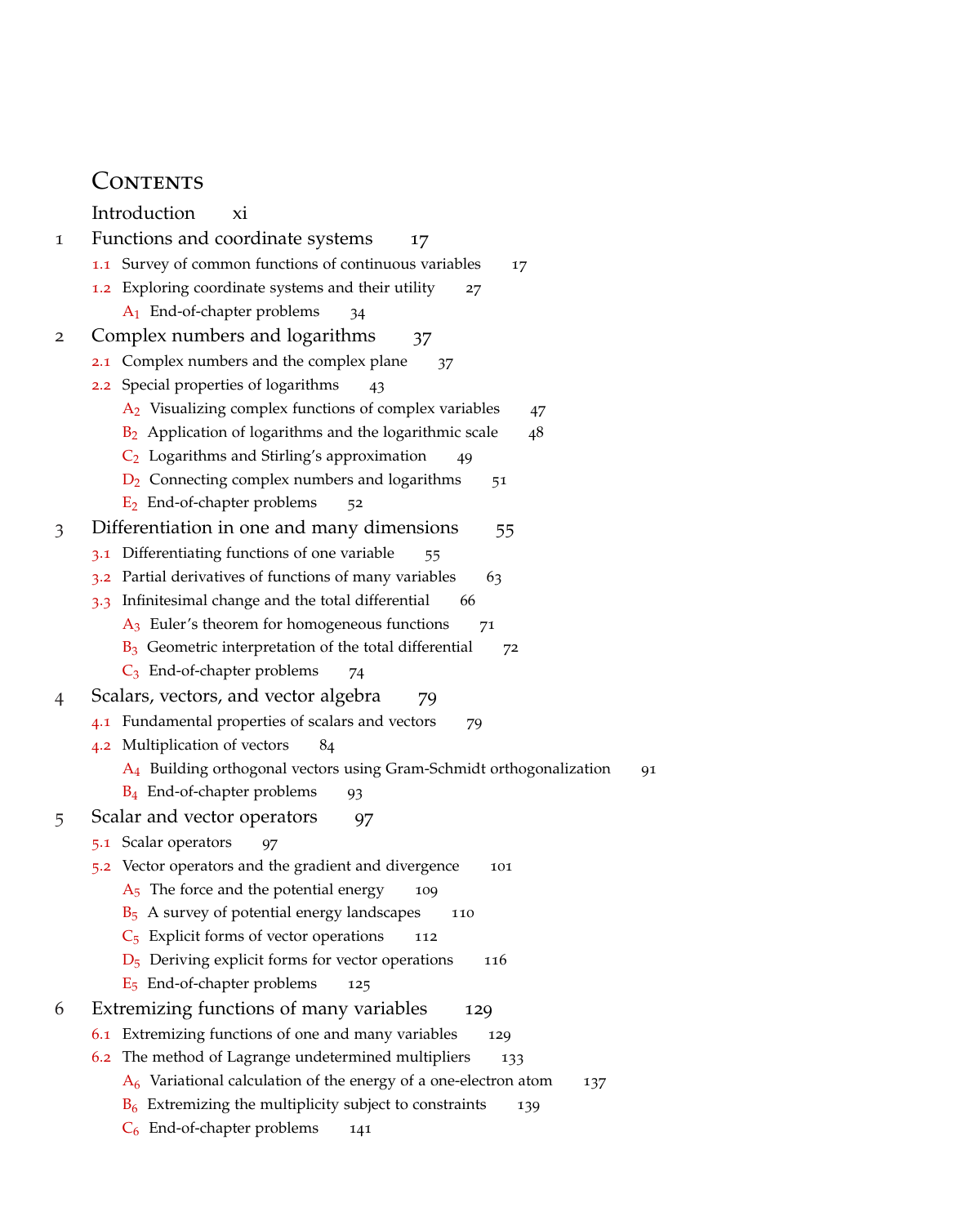viii

| 7  | Integration in one and many dimensions<br>145                                      |
|----|------------------------------------------------------------------------------------|
|    | Integrating functions of one variable<br>7.1<br>145                                |
|    | 7.2 Integrating functions of many variables<br>158                                 |
|    | $A7$ An alternative to integration by parts for exponential integrals<br>165       |
|    | $B7$ Evaluating the definite integral of a gaussian function<br>166                |
|    | $C7$ An alternative to integration by parts for gaussian integrals<br>167          |
|    | $D7$ Properties of delta functions<br>168                                          |
|    | $E7$ End-of-chapter problems<br>171                                                |
| 8  | Sequences, series, and expansions<br>177                                           |
|    | 8.1 Series, convergence, and limits<br>177                                         |
|    | 8.2 Power series<br>181                                                            |
|    | 8.3 Expanding functions as Maclaurin and Taylor series<br>184                      |
|    | $A_8$ Taylor series expansions of potential energy functions<br>191                |
|    | $B_8$ Useful approximations to functions based on power series<br>193              |
|    | $C_8$ Self-similarity and fractal structures<br>196                                |
|    | $D_8$ End-of-chapter problems<br>199                                               |
| 9  | Fundamentals of probability and statistics<br>207                                  |
|    | Probability distributions of discrete variables<br>9.1<br>207                      |
|    | Probability distributions of continuous variables<br>216<br>9.2                    |
|    | 9.3 Probability distributions in the physical sciences<br>226                      |
|    | $A9$ Connecting the gaussian and binomial probability distributions<br>232         |
|    | $B9$ Uniform distributions of independent random variables<br>233                  |
|    | $C_9$ Gaussian distributions of independent random variables<br>235                |
|    | $D_9$ Three definitions of Pythagorean means<br>236                                |
|    | $E_9$ Propagation of error through total differentials and Taylor series<br>237    |
|    | F <sub>9</sub> End-of-chapter problems<br>240                                      |
| 10 | Ordinary differential equations<br>245                                             |
|    | 10.1 First order ordinary differential equations<br>245                            |
|    | 10.2 Applications of first order differential equations<br>250                     |
|    | $A_{10}$ Functions derived from exact differentials and integrating factors<br>257 |
|    | $B_{10}$ End-of-chapter problems 259                                               |
| 11 | More ordinary differential equations<br>263                                        |
|    |                                                                                    |
|    | 11.1 Second order ordinary differential equations<br>263                           |
|    | 11.2 Applications of second order differential equations<br>267                    |
|    | 11.3 Power series solutions to differential equations<br>273                       |
|    | $A_{11}$ Quantum theory of a particle in a box<br>279                              |
|    | $B_{11}$ Classical theory of motion of a harmonic oscillator<br>281                |
|    | $C_{11}$ Classical theory of a damped harmonic oscillator<br>284                   |
|    | $D_{11}$ Power series solutions to special equations in quantum theory<br>288      |
|    | $E_{11}$ End-of-chapter problems<br>297                                            |